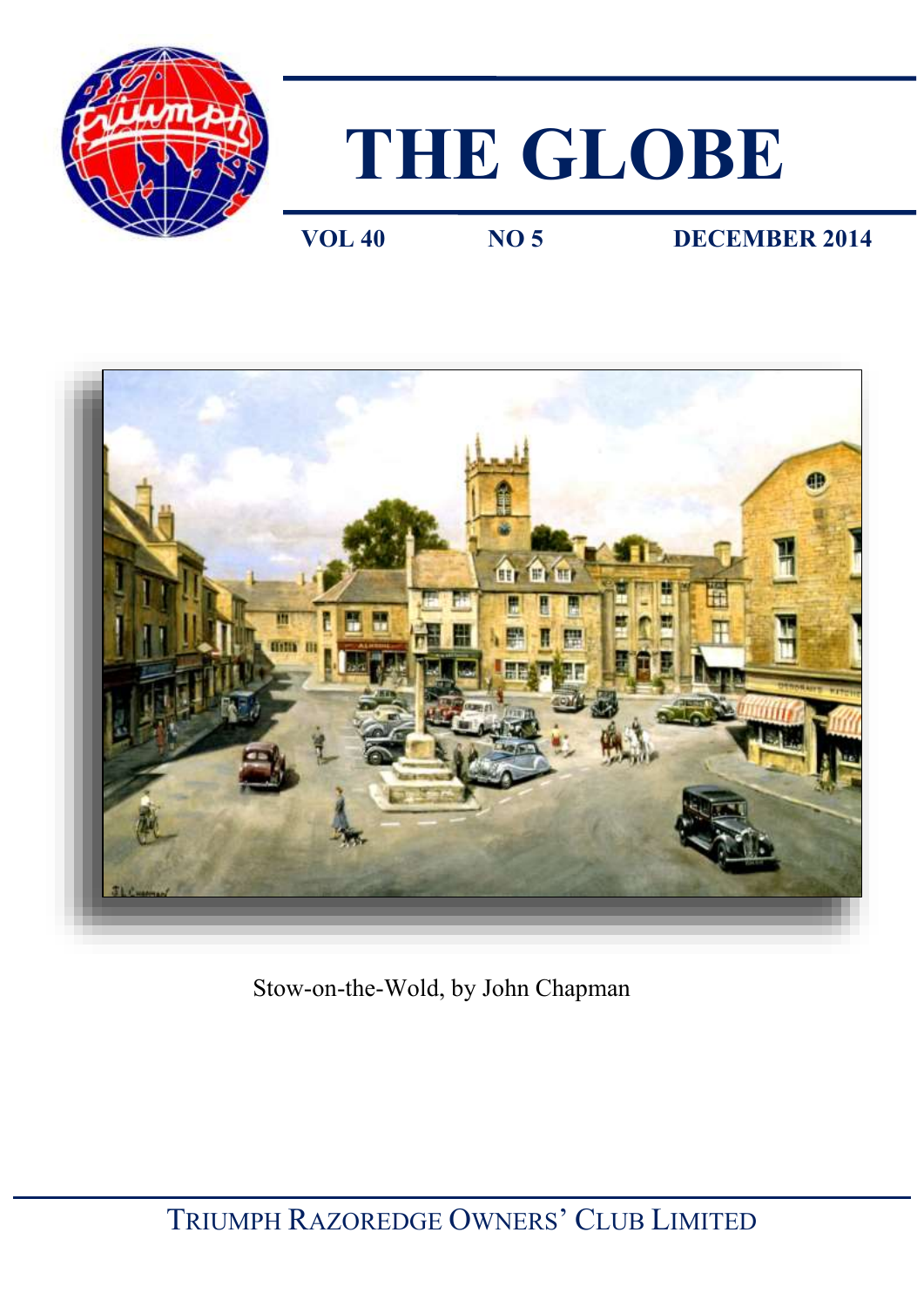### **REGISTRATION NO. 2886923 ENGLAND REGISTERED OFFICE: 9 WATER TOWER CLOSE, UXBRIDGE, MIDDX UB8 1XS**  [http://www.trocltd.com](http://www.trocltd.com/)

### **(Affiliated to the Federation of British Historic Vehicle Clubs)**

*The views expressed in The Globe are those of the writers and not necessarily those of the editor, nor those of the Triumph Razoredge Owners Club Ltd. Whilst every effort is made to ensure the accuracy of technical advice and information, such advice is heeded entirely at the member*'*s own risk and neither the Club nor any individual shall be in any way liable for injury, loss or damage resulting directly or indirectly from reliance on such advice or information. Artwork reproduced by permission of British Motor Industry Heritage Trust. "THE GLOBE" is the official newsletter of TROC LTD.*

### **Our cover pictures for this issue:**

- Front a painting of the town square, Stow-on-the-Wold, by John Chapman, reproduced with the kind permission of the artist. See our feature on page 98.
- Rear A very appropriate classical architectural setting for a Renown. We are sure that if Standard Triumph could have seen this image, they would have wanted it for their advertising. Courtesy of Paul Howard Photography and Wedding Car Hire. <http://paulhoward.webeden.co.uk/#/triumph-renown/4586592089> .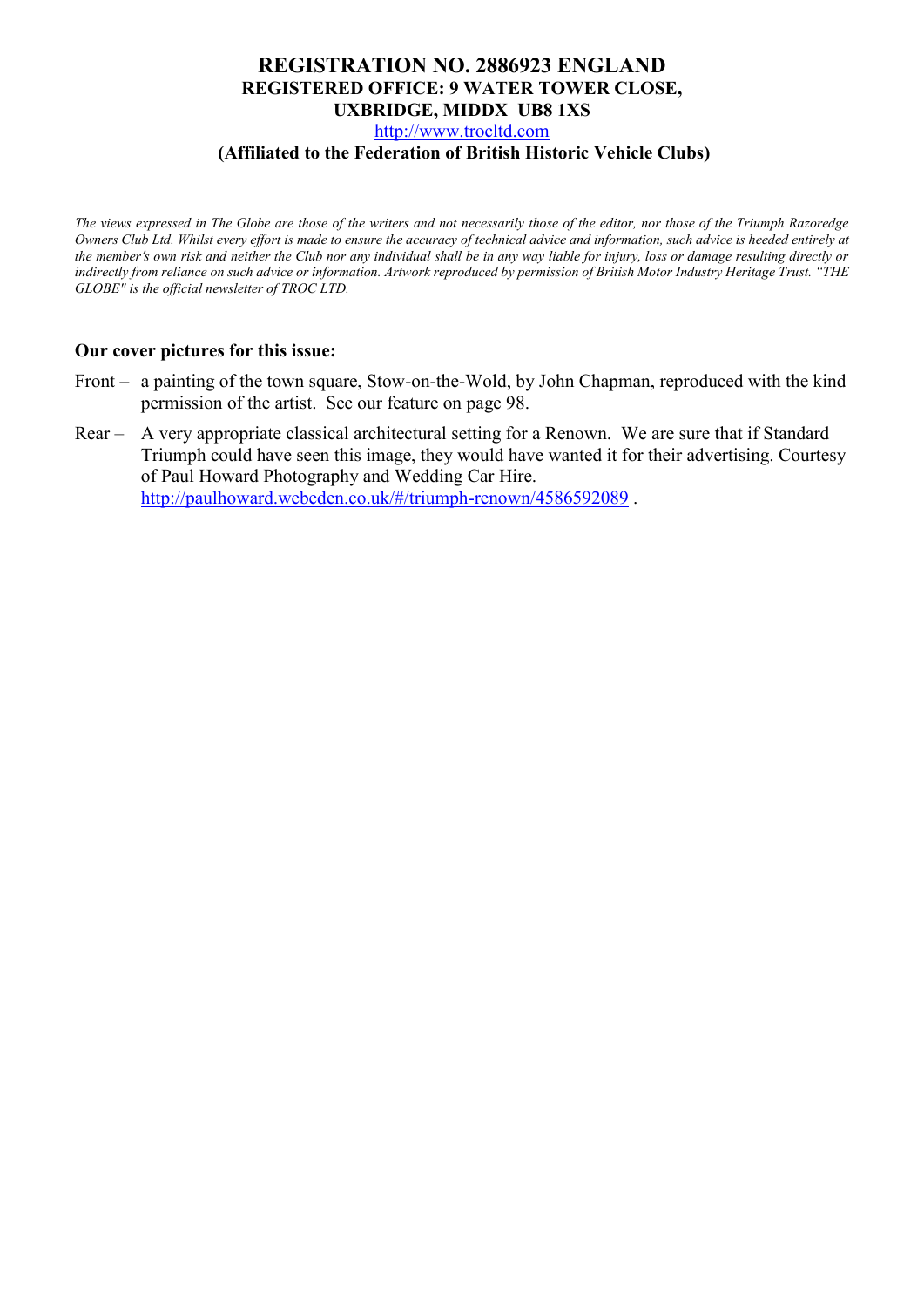### **God Rest ye Merry, Gentlemen**

Come all you classic car-owners whose cars are Triumph-made, There's TR4s and Sporting Six with leaping Stag displayed, There's Heralds and Vitesses, and even an Acclaim; And enter in the Round-Britain Run, Round-Britain Run; And enter in the Round-Britain Run.

For nigh on fifty years has this biennial event Challenged Triumph car-owners to declare their intent To travel all the country with just the two days spent Driving in the Round-Britain Run, Round-Britain Run; When driving in the Round-Britain Run.

In twenty-fourteen came a man, by name Devogeleer Whose Triumph was a Razoredge, the oldest car by far To try to undertake the feat that tests out any car The driving of the Round-Britain Run, Round-Britain Run; Oh the driving of the Round-Britain Run.

The engine didn't sound so good, so old for new made room, New overdrive and oil-cooler helped to lift the gloom And just for safest measure he replaced the wiring loom Preparing for the Round-Britain Run, Round-Britain Run; Preparing for the Round-Britain Run.

In October outside the Plough did all these Triumphs meet And doubters when they saw the car, predicted his defeat But as the oldest there was honour'd with leading out the fleet Setting off on the Round-Britain Run, Round-Britain Run; Setting off on the Round-Britain Run.

Now Edinburgh Airport is quiet at two am, But when the Triumphs gathered there, our Dirk was still with them, And breakfasting at John O'Groats they turned back south again, All driving in the Round-Britain Run, Round-Britain Run; All driving in the Round-Britain Run.

As darkness fell they came to Wales and sadly went astray And when they came to Sugarloaf, the point was cleared away; But marshals, having seen them pass, returned to save the day So they continued the Round-Britain Run, Round-Britain Run; They were still in the Round-Britain Run.

At Land's End's western tip they paused, Atlantic rollers faced; And ev'ry checkpoint cheered them on as eastward they retraced, A company of heroes all, for this was not a race It was completing the Round-Britain Run, Round-Britain Run; The completion of the Round-Britain Run.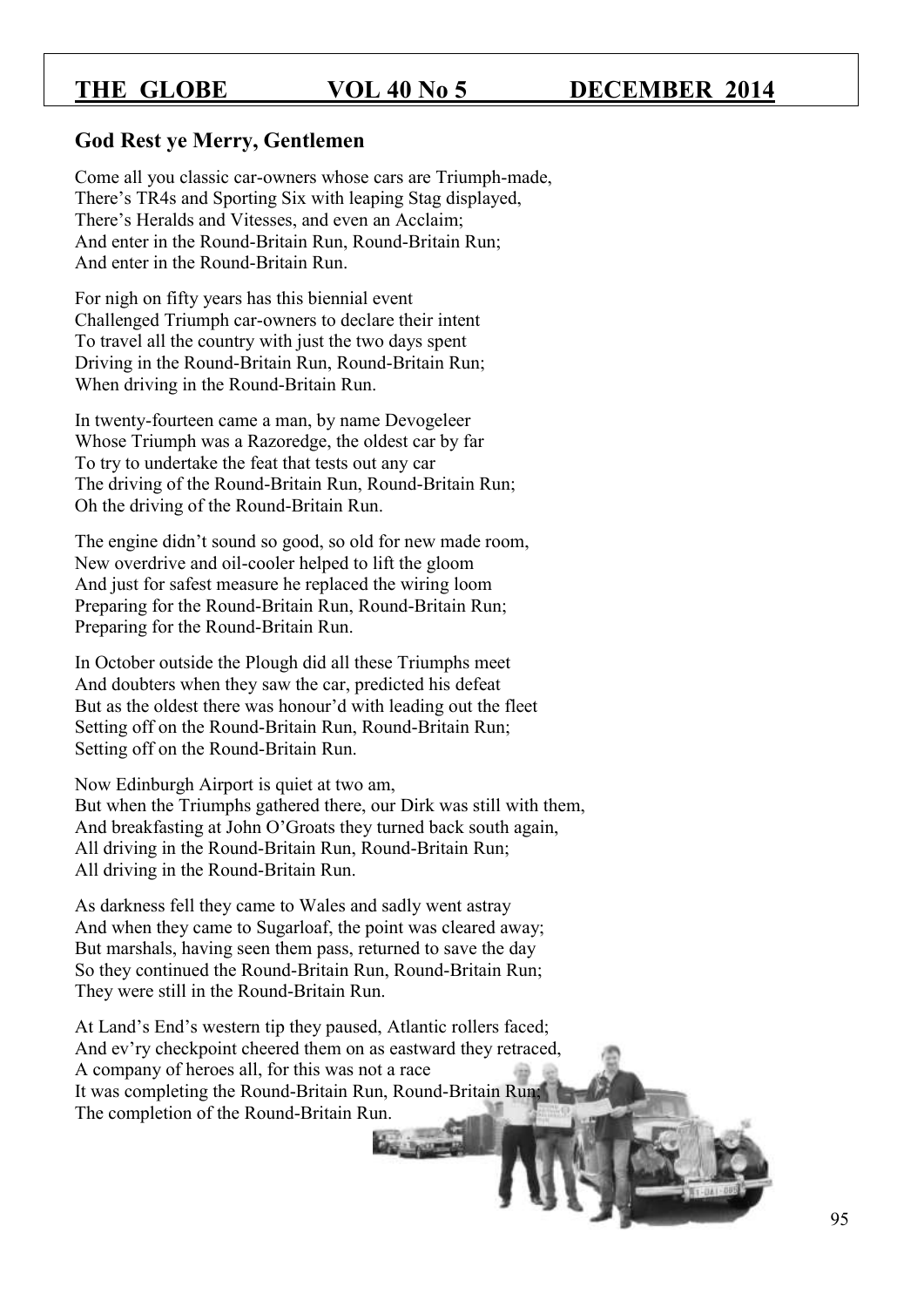# **OUR COVER PICTURE: NOSTALGIA FOR THE FIFTIES AND SIXTIES**

Our cover picture is a painting of Stow-on-the-Wold market cross and square (triangle?), by artist John Chapman, who specialises in these historical reconstructions. Now in his sixties, he is still working, and his website is well worth a visit:<http://www.johnchapman.co.uk/> . Leaving school in 1961, he worked in junior posts in newspaper layout and design, and then creating technical sketches of mechanical diggers for use in handbooks and spares catalogues, before JCB took over the company where he was working and his post ceased to exist. In 1968 he took the plunge and began a career as an independent artist. Living and working in Manchester, the Victorian architecture lent itself to historical re-creations, and he combined this with his schoolboy hobby of trainspotting to create images which appealed to a wide audience.

Nostalgia, however, can be deceptive. What are our observations of this picture? Fond memories of any of the cars we recognise, to be sure – and we have a selection of memories recorded below. If you recognise any cars from the picture and have any stories to add, do please email the Editor! But: those equestrians pausing for a chat in the middle of the road, and the lady crossing with her dog, and the cyclists making their way with no apparent regard for the rules of the road – do you notice those and think fondly of days when traffic was lighter and the roads therefore so much safer? If so, you are wrong.



Courtesy of Wikipedia, we can see that the numbers of deaths on the road per year at the time when this painting is set are in fact climbing to the highest rate the UK achieved in peacetime. Only during the early blackout years of WW2, until petrol rationing tightened its grip, were there more fatalities. These numbers are all the more remarkable when you consider the huge increase in the numbers of cars, and miles travelled, in subsequent years. The total number of registered cars has stabilised in the last few years, but miles travelled and average speeds both continue to rise. Our town planners, legislators, and car manufacturers between them have achieved quite amazing success in reducing road deaths, and I suppose we, as motorists, must also be playing a significant part. Nostalgia, as they say, is not what it used to be. Thankfully.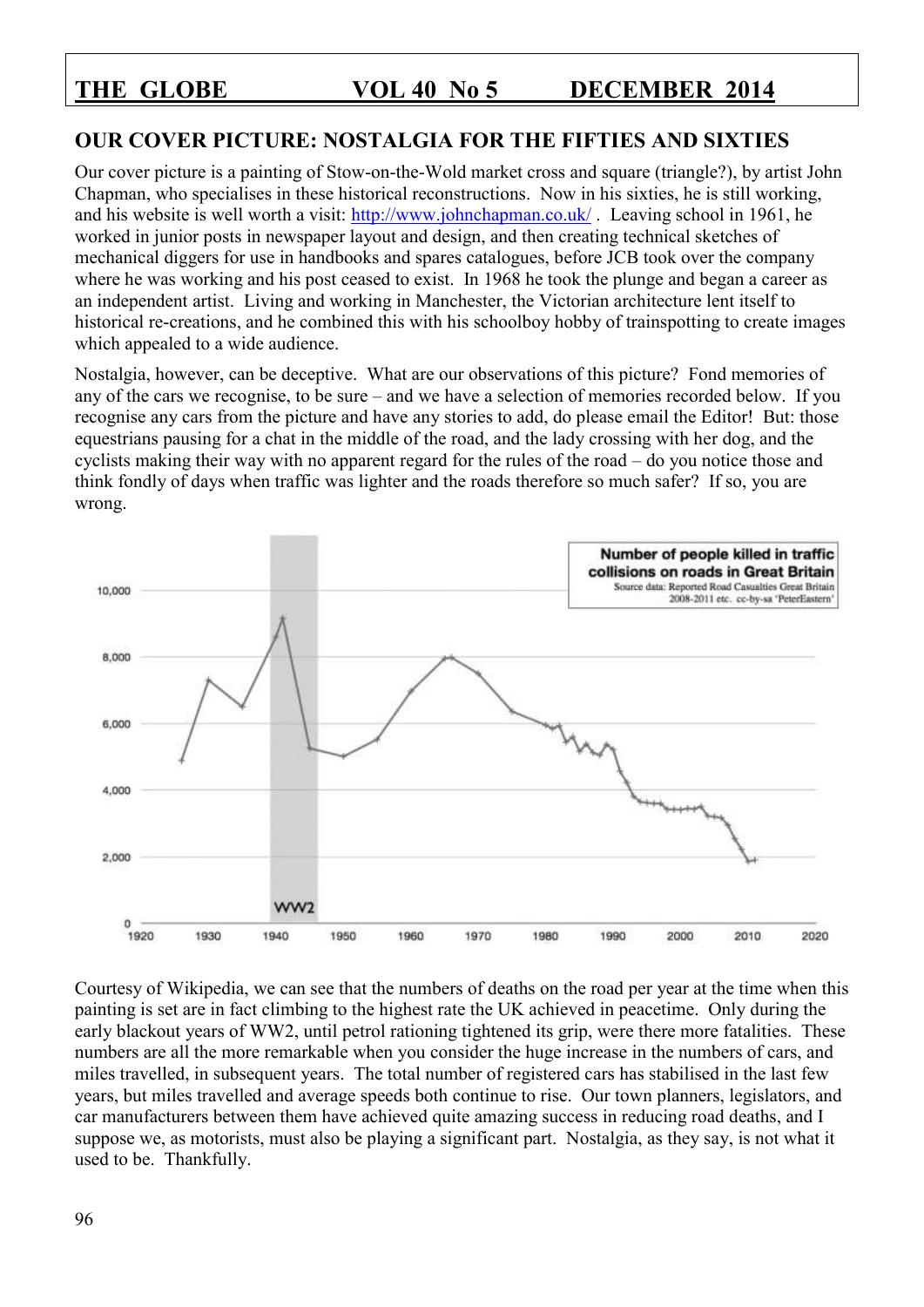

Comments and stories from members about any of the other cars are welcome; email the Editor.



The same view today, courtesy of Google Street View – surprisingly, much safer!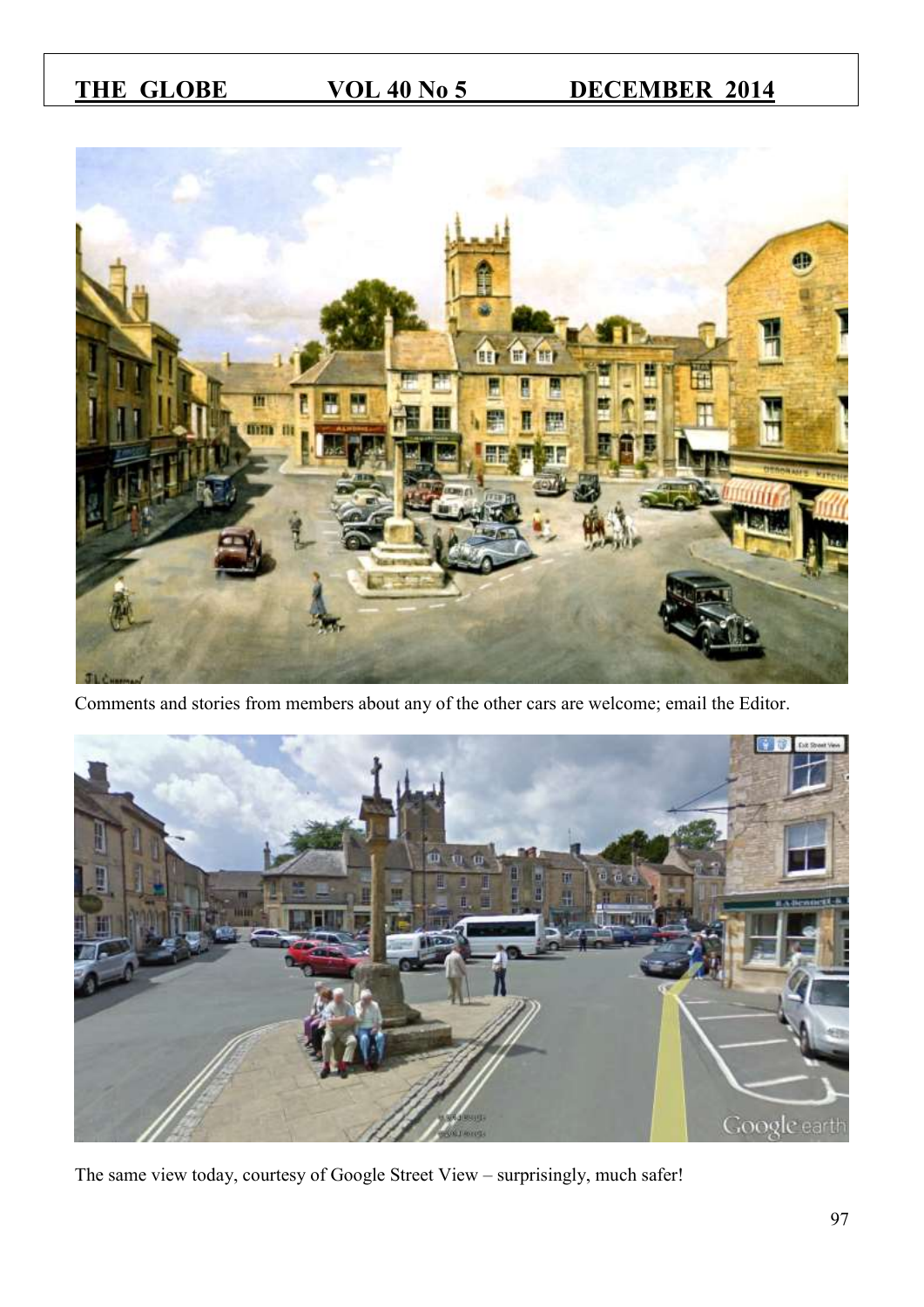My own connections with cars in John Chapman's painting link the two to the left and right, and slightly above, the horse-riders. Dad had come home one day in the early 1960s when I was about 11 or 12 with a new car, a gleaming black second-hand Triumph Razoredge TD or TDA, registration TKO 420, thinking he would thus amaze and delight the family. Amazement was right, but from Mum, no delight whatsoever. Although not politically active, she was strongly socialist by inclination, and a life-long Labour voter. She hated the pretentious style of the car, the great chrome headlamps and the running-boards; she declared she would never drive it, and almost refused to travel in it as passenger. She said it made her feel as if she was trying to 'lord it' over other car-owners. We only had the car for a few months before it was traded in for the Morris Minor Traveller, a sturdy and practical work-horse, which served the family well for many years of work and holidays, and in which I eventually learned to drive. I can only guess at the 'discussions' which must have taken place behind closed doors to bring about the change. Dad never commented on his sense of loss at having to give up the Triumph, but it's partly in his memory that I'm now proud to have one myself.

The Traveller did not have the performance of the more luxurious Razoredge; the first Morris Minors had a 0-50 time of 29 seconds, against the Triumph which could sweep from 0-60 in just 25 seconds. The Morris 0-60 figure was not quoted, because it couldn't quite get there – top speed was only 58mph. Subsequent versions had improved power plants, and ours must I think have been the post-1962 1098cc, capable of a dizzying 77mph, and for those days very economical at about 38 miles to the gallon. Certainly it did not have the split windscreen or trafficators of the early models. About the only thing the two cars have in common is the woodwork, because the external struts on the Traveller, like the internal frame of the Razoredge, were made from ash.

Ray Gomm recounts their family connections with the Armstrong Siddeley Sapphire featured to the right of the Market Cross:

As a teenager in the early sixties I lived with my parents in a terraced council house in the thennew town of Hemel Hempstead. Mum and Dad didn't have a great deal of money so Dad drove a series of "old bangers" which were forever breaking down. Dad and I spent many an hour in a cold, wet, often snowy lock up garage putting back engines, axles and all the other bits. The cars were frequently off the road.

One such occasion coincided with my uncle being hospitalised after having a heart attack and so he lent my Dad his prize Armstrong Siddeley Sapphire for the duration of his internment. At the time Dad drove a removal truck for a company in Watford and decided to wind up the other 20 or so drivers. He drove the Armstrong into work the first morning in his best clothes and parked next to the guvnors Rover ( probably a P4 / 110 - 'Orace always had Rovers ) whilst all the drivers were milling around to collect the days' orders.

Dad told them he'd come up on the Pools but decided to carry on working because he liked it there so much. The gag was going well until someone suggested he should take them all down the café for a slap-up breakfast. Realising he could never afford 25 or so full fry-ups he had to come clean but he said the look on everyone's face as he drove in would have been worth it.

The Armstrong Siddeley Sapphire 346 was made from 1953 until 1958, with a choice of two sixcylinder engines, 3½ litre or 4 litre. A total of 7,697 were produced. It was very much a luxury highperformance car, capable of 100 mph and known for its quiet ride, with the option of an electricallycontrolled pre-selector gearbox. The bonnet mascot, a sphinx, was intended to symbolise silence. It cost £1,757 or thereabouts, depending upon the options chosen; therefore was nearly twice the price of the Renown TDC at its own launch the year before. By the time this Sapphire was in full production, however, the price of the TDC was being successively slashed in order to retain market share.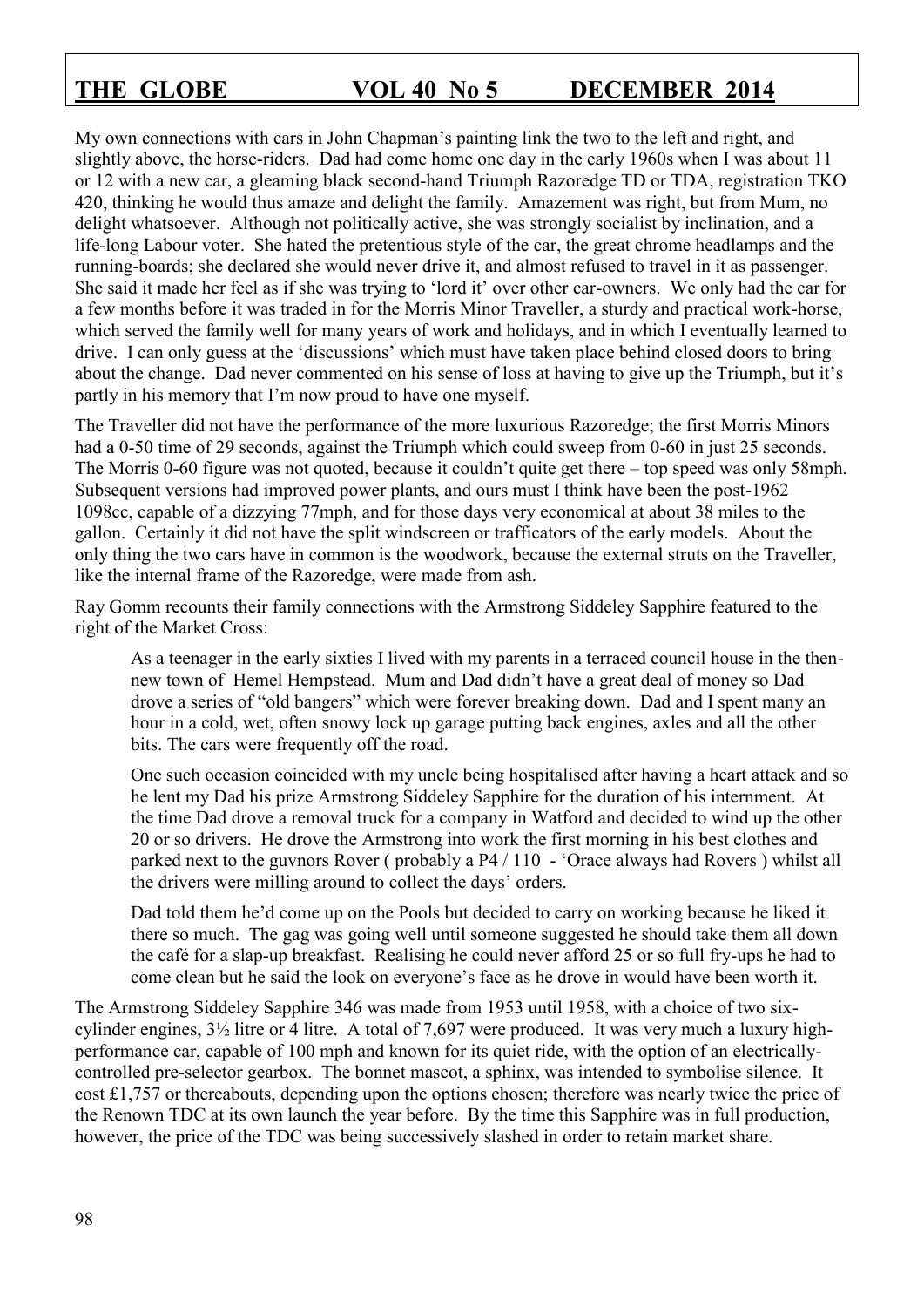# ROUND-BRITAIN RUN: AN UPDATE FROM THE SUCCESSFUL TEAM

Thank you all for supporting our adventure. Hans, Shaun and I are immensely proud that our Renown completed the 24<sup>th</sup> Round Britain Reliability Run without any major issue and we are now officially the oldest car ever to have successfully completed the event.

As oldest car we were given the honour to leave the car park at the Plough first, leading the 104 cars out of trafficcongested London during Friday evening rush hour. Being also the slowest car of the pack we had a great view of nearly all the other Triumphs overtaking us. However we were still making good progress; it was only on our way to the second control point that we got delayed having been caught out and been forced



Dirk's Renown alongside two early Herald Vitesse works rally cars, and the same cars in Monte Carlo in January 1963.



to deviate looking for fuel. By that time also the torrential rain had started, further slowing our progress.

> Common sight – other Triumphs swishing past.

Fuel at last. We had run out, and resorted to the 10-litre emergency spare can.

John O'Groats was very welcome for a hot breakfast and with renewed energy we set off southwards, but not until after some

navigational detours first. The long stretches of highway afterwards allowed us to make up some time and before long we were once more in company of Triumphs rushing south.



Hans takes a turn at the wheel. Note the speedometer reading: 70mph!

The amusing signpost showing the way to Land's End takes on a special meaning.





Um… Lost in Scotland

The night stages through the Wales forests however did not suit us very well, and we were again the last car in at Sugar Loaf control, catching the marshal just in time before he moved off. The most difficult part of the whole trip must have been these dark and twisty roads, which the Renown did not negotiate gracefully, more like a supertanker adrift during a stormy night. Once again we had to deviate looking for fuel, our total consumption well over 400 litres by then.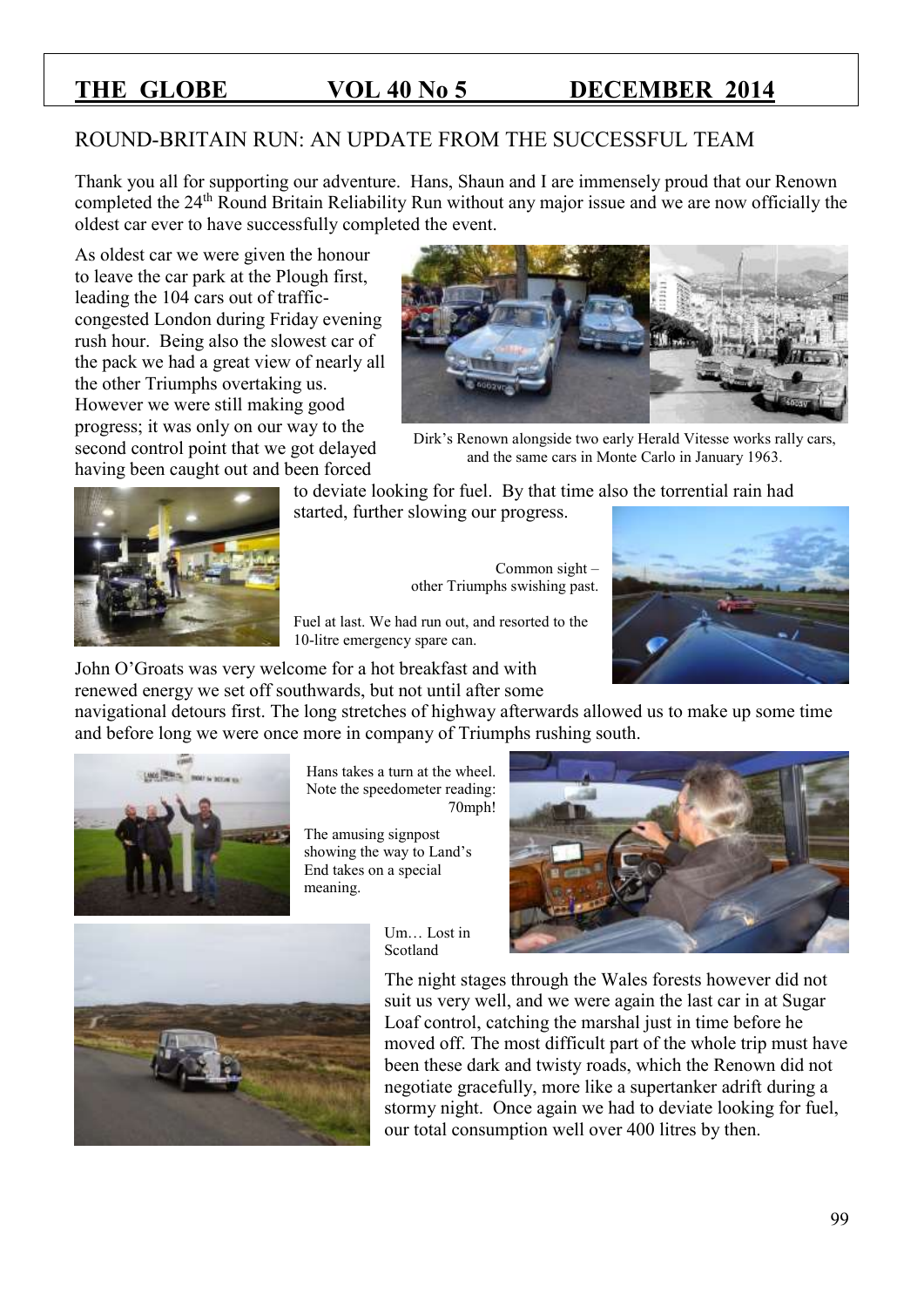However, once we had passed the bridge over the river Severn we started to slowly reel in the stragglers; they must have been napping to let us pass, and we made it in time to Land's End for breakfast and the welcoming committee.



Land's End, Bude and Pimperne stops were for us the most welcoming, very glad to have made it so far and encouraged by the spectators' warm welcome. At Pimperne, we were greeted

by another Renown, SHN 928, offering encouragement and with a selection of spares in case we were in need. I thought it very nice of

them to bring spares but am not sure now I have expressed my thanks at the time. We were all getting a bit blurry-eyed by then. I think he must have thought of us as a wild bunch.



Leading a mile of Triumphs

The traffic-clogged M40 into London meant that we could compete with the other cars, and ours, aided by the oil cooler installed, did not object to the ordeal. As a result we made it back to the Plough in a timely manner, only slightly outside the "official" opening times.

Did we have any breakdowns? It started out badly when we discovered before the start that our carburettor leaked fuel from the fuel line connection. However Mike Pepper came to the rescue with a spare carburettor and we could pretend there had never been such a thing as a close call.



Stopping to see if we could help 6255 VC, having problems.

During the first night the accelerator return spring snapped and remained wedged onto the starter motor, not that it was being used much. For the whole trip the pedal seemed to have acted as an on-off switch. Still Shaun bent it back into submission and we were rolling again.

During a following fuel stop we caught the alternator on his way to freedom. The fixing nuts had become loose and it would have been a matter of minutes before it would have snapped the remainder of the bolts. A quick rummaging through the assorted nuts and bolts we carried found suitable replacements and once more we were on our way.

We are very proud of our plucky little car, because the week before the run it would seem that we would not even make the starting line. With not much in way of a shakedown it ran 48 hours almost nonstop, at probably 90% of its capacity demanding nothing more than one top up on the cooling water, less than a litre of oil and 710 litres of Britain's finest fuel to whisk us around for 2100 miles in relative comfort. It kept us dry during the downpour, the only water entering the cabin was when we hit standing water on the A68, and we were relatively warm during the night stages and the rear seat doubled comfortably as a makeshift bed for the 3rd driver.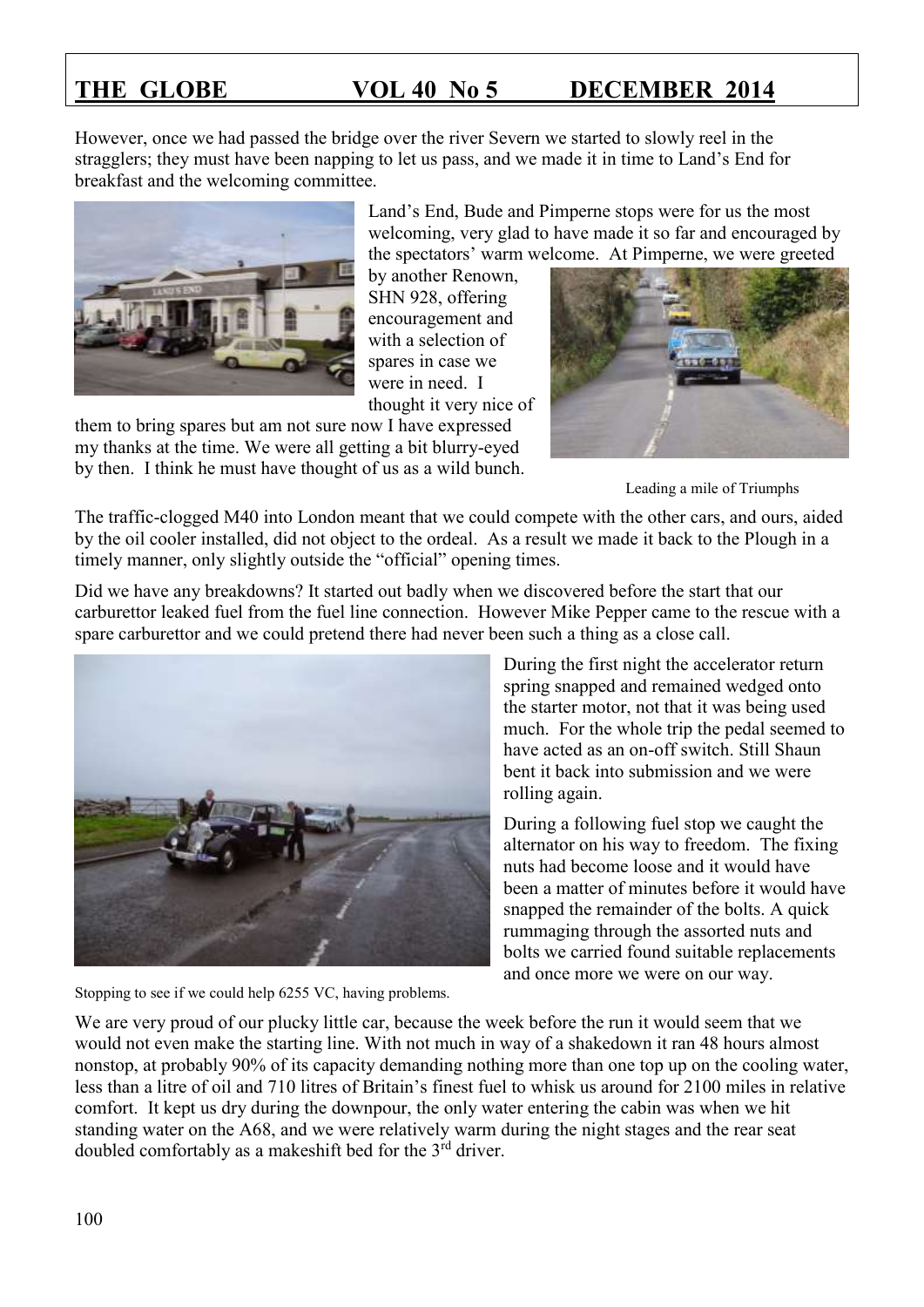I must also thank those who offered assistance and spare parts, those who came out to see us off, cheer us on and wish us well during the drive. I must also thank you all for your generous contributions on the Just Giving page, all of that money has been sent off to Macmillan Cancer Relief. Quite a few people pledged money on successful completion, so the page is still active. There is still time if you want to share the link with friends and relatives. All contributions are welcome and as said, will go directly to Macmillan.

Text and images by Dirk Devogeleer.

### VIEWS FROM AROUND THE ROUTE

We did express the hope, back in June or August when Dirk first told us of his plans, that the round-Britain trip would bring together other Razoredge cars; and so it transpired. We are delighted to have received this account from Jennifer and Stewart Langton, of Dorset, who have been members since the earliest days of the Club, and who are the owners of TDC 1900 DL, mentioned by Dirk in his account.

"Please find enclosed photographs taken at the rest stop on the Club Triumph Round Britain Run at Pimperne.

We were pleased to meet Dirk, Shaun and Hans on their epic journey. Pimperne village hall was a rest stop, with cars required to stay for a minimum period of 30 minutes, during which tea and cakes were supplied by our local volunteers from Club Triumph. The first batch of cars arrived promptly at 2:30pm and the car park soon started to fill up.

All competitors received a warm welcome and we cheered each car as it arrived, but at around



4pm the biggest cheer was for the Renown when it arrived, looking good and sounding very sweet. Apart from a few minor problems the car was performing well, unlike a few more modern Triumphs which had suffered major breakdowns en route including a 2.5PI saloon which parked near us sounding very odd from the rear end on arrival. Apparently on Saturday night their diff carrier had cracked, and unable to find a welder in the middle of the night they had secured the whole assembly with wire, which was still holding. The majority of the cars on the run were larger saloons, however there

was a smattering of other models, many highly tuned – TRs, Dolomite Sprints, Spitfires, Heralds, and even two identical Acclaims; but without a doubt the oldest car ever to take part, the Renown, received the most attention.

At 4:30 we cheered our three intrepid travellers on their way to the penultimate stop, the TR headquarters at Didcot.

Kind regards, Jennifer and Stewart Langton."

Photographs: Stewart Langton

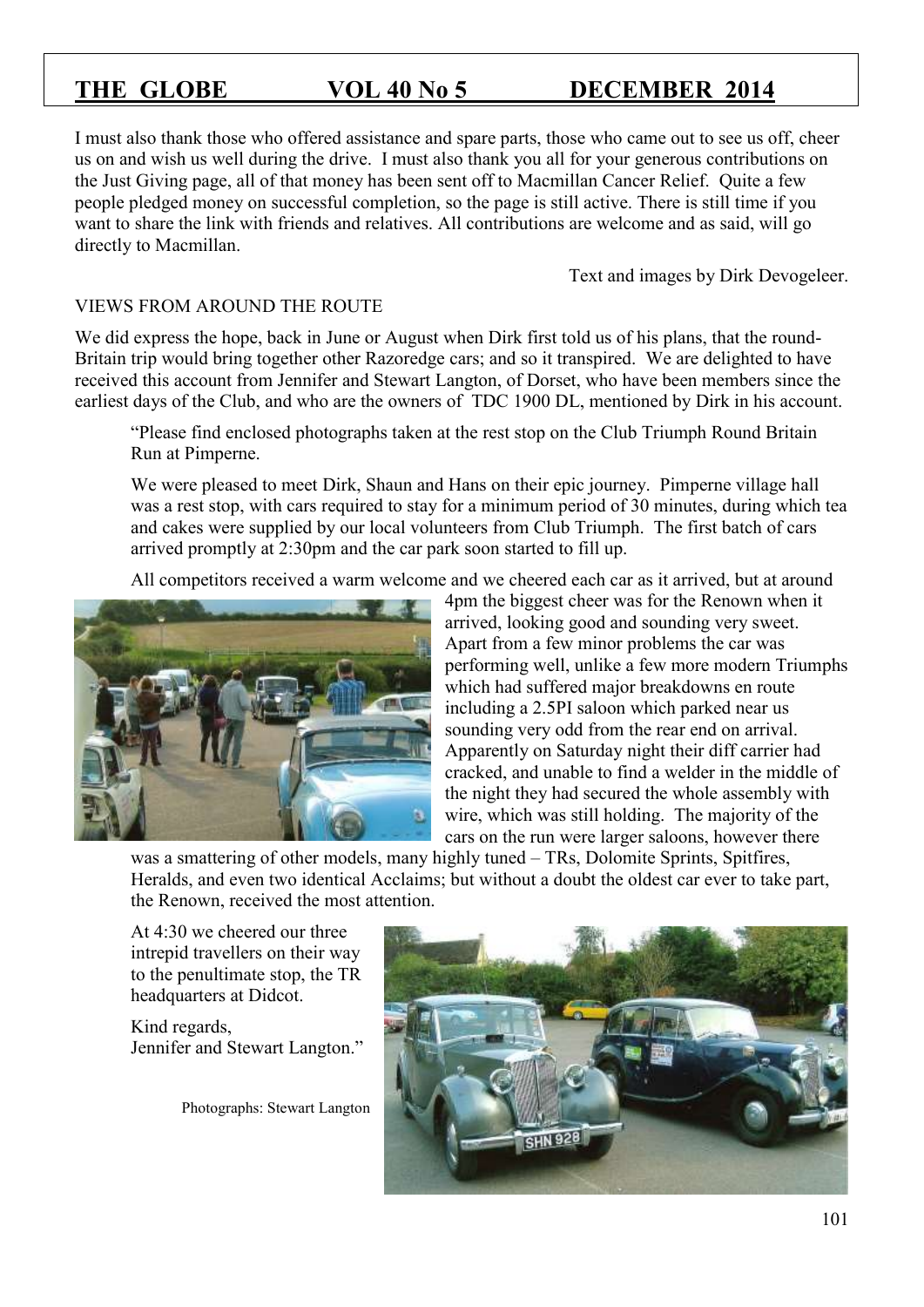# **RAISING THE PROFILE**

Dirk's epic performance on the Round-Britain Run has resulted in several pictures and references to our cars. Dirk's car is on the front cover of **Club Triumph magazine**, and on the home page of their website; and his own article describing their adventures is given three full pages in the magazine, with good photographs. They include a shot of Stewart and Jennifer Langton's Razoredge alongside Dirk's at Pimperne. *Practical Classics* however gave the run only a two-page spread, admitting that their Fuzz Townshend was one of the eleven non-finishers in a 1977 Spitfire 1500, without any reference at all to our heroes, or much attention to any of the other cars.

From a different source, however, we have recognition of John Bath's photographic skills: the **FBHVC newsletter** comments on the striking photograph we used on the back cover of the August edition, showing our cars under the protective wing of the RAF Nimrod. They also noticed our observation that the Austin-derived Hindustan Ambassador had only ceased production in May of this year.

Our Razoredges could also be seen on cable **TV's Discovery channel**: in a program called Turbo Pickers, on car restoration, partly filmed at Brooklands. Chris Hewitt's jade green TDC and David Wickham's Cotman grey TDB can be seen in the background. This is David's second slice of stardom; his car was used in East Enders some years ago.



Dave Pilcher spotted TD879, on Facebook, in Columbia, South America. At some point it has been fitted with a six-cylinder engine, and the bonnet and wings extended to accommodate the longer engine block. Really not sure about that front bumper!

*Mike was again impressed by the level of detail his Sat-Nav provided…*



PS – the new film 'Paddington' is highly to be recommended, and not just for children.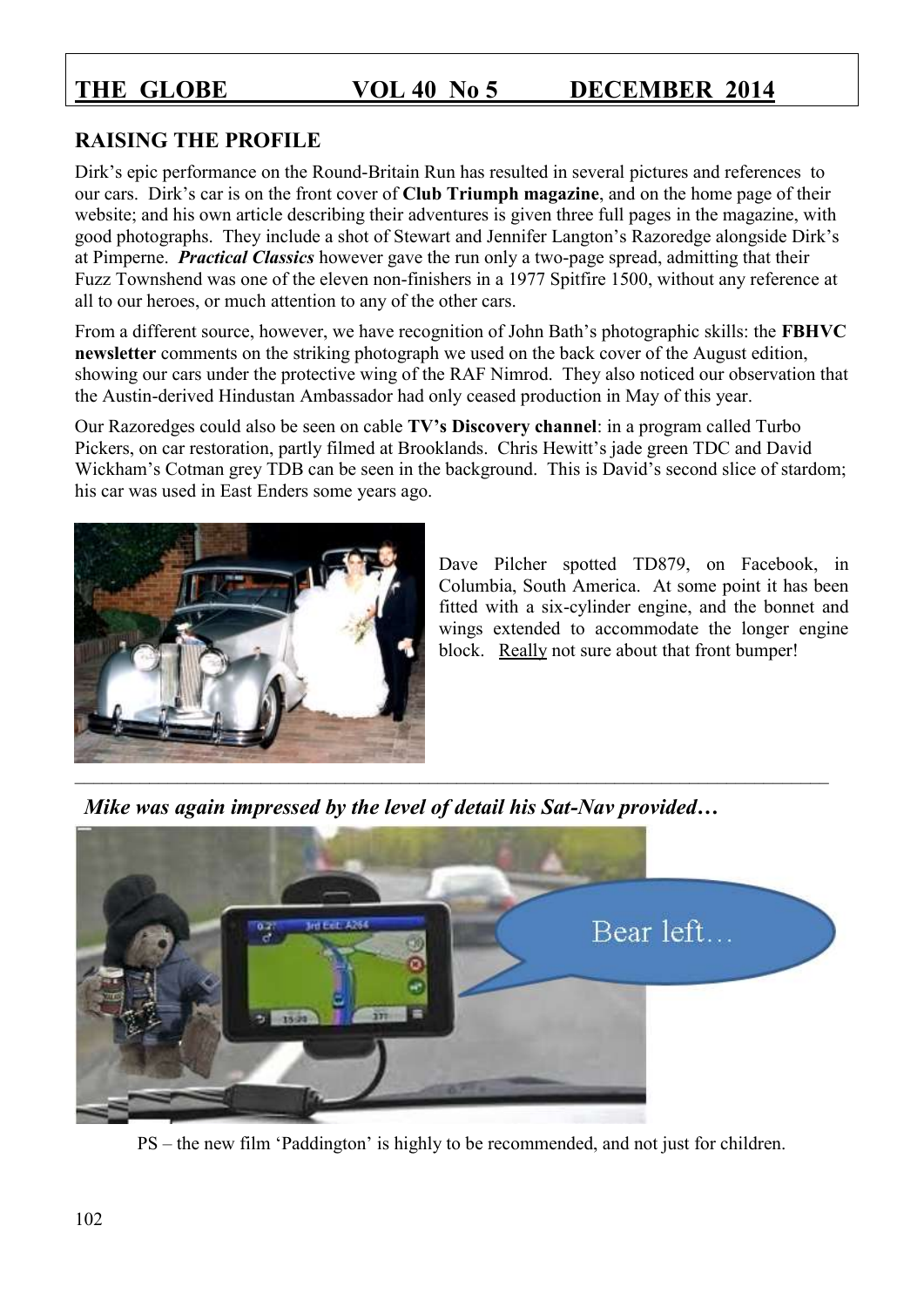# **THE RELOCATION OF THE "EVERYTHING ELSE" SPARES**

from Bob Hobbs

### *"I'm fed up with tripping over all this clutter . . ."*

Thus spoke my wife recently as we manoeuvred around yet more discarded building materials that were "carefully placed" exactly where she needed to walk on her way to our vegetable plot. It really was a lovely pile, full of woodworm-infested timber, trimmings of shed cladding material and numerous similar items. I have to admit to being guilty of similar misdemeanours in the past; but this one was on behalf of the TROC.

As you may have read, I was not quick enough to duck when the TROC Committee was endeavouring to find a solution to the problem of who to take on the "Everything Else" spares that Irving so valiantly managed for many years. We are lucky enough to have a reasonable amount of space where we live and one of the Committee members suggested that perhaps we either had room for a suitable storage facility such as a shipping container or two or maybe could modify one of our existing buildings to house the spares. After some deliberation we (my wife, the TROC Committee and I) determined that the most cost effective solution, and we hope the best for members, would be to improve the storage potential of one of our existing sheds. The one in question was quite large, open to the world, suffered from appalling condensation problems and had an earth floor that was wet during the winter.



Concrete floor done, old roof cladding removed and new roof timbers where needed. Many of the old timbers were warped, rotten or in the wrong place. Additional beams were required to provide the correct spacing for the new roof cladding.

The shed before it knew what was about to happen to it. The patch of bare earth is where part of the concrete slab was upon which I used to tend my various ancient vehicles. This area is now also part of the shed.



The work that has been done might not sound too significant:

1. Empty the shed of the existing contents such as lawn mowers, garden tools, various items held in store for our two sons and a general miscellany of goods and chattels. It did take about two weeks of serious effort to do this as many of the items had to be kept dry for the period that the improvement work would take. Each armful had to be carried 75 metres to another shed that we have.

- 2. Dig out the earth floor and replace with a suitable thickness of hard-core and concrete.
- 3. Take off the existing steel roofing sheets.
- 4. Add additional rafters and replace any rotten timbers.
- 5. Install new insulated roof.
- 6. Insulate and line the walls.
- 7. Acquire and install some racking.
- 8. Relocate the spares.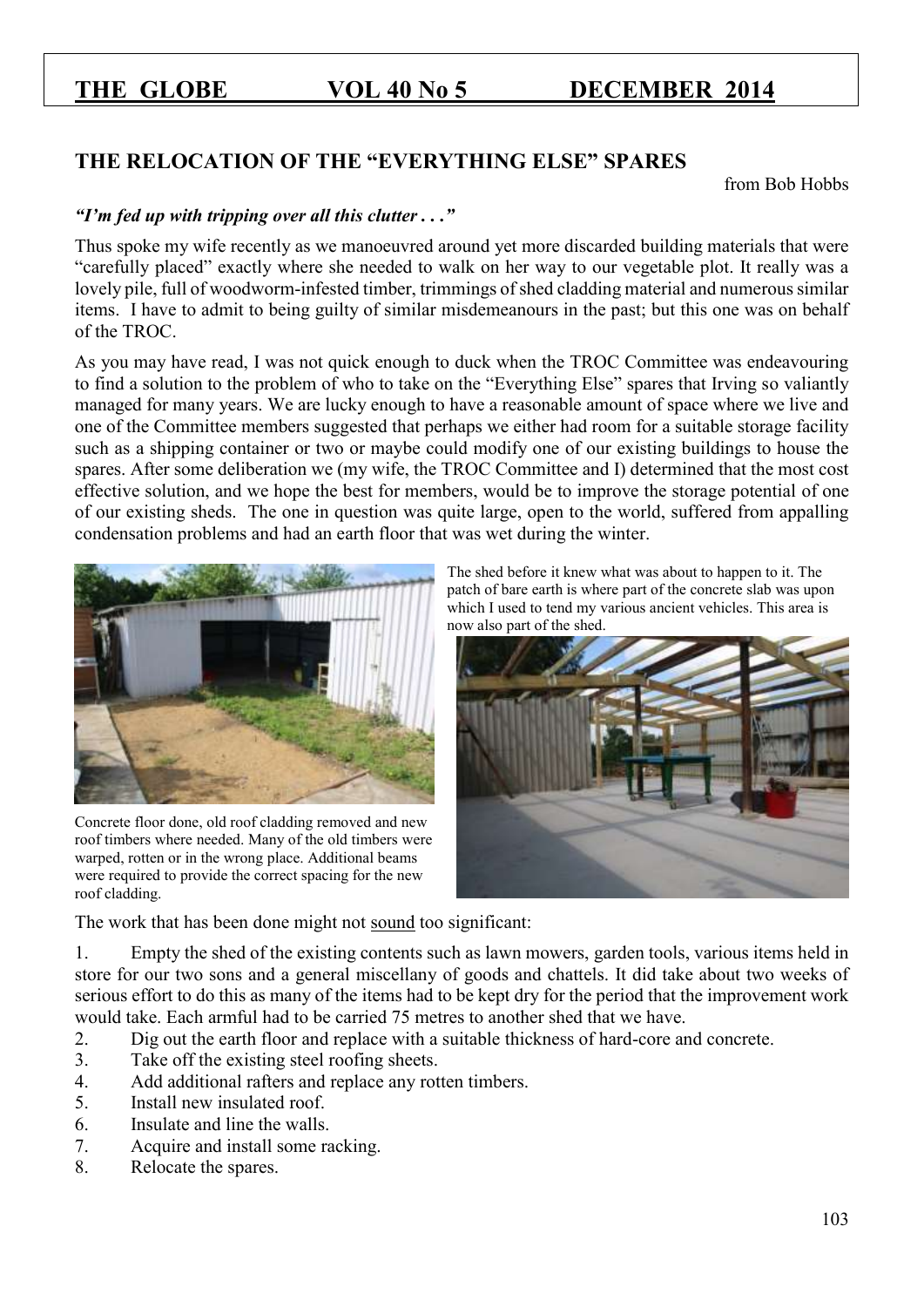### 9. Sort the newly received spares into sensible order on the new shelving in the shed.

Suffice to say that these few tasks kept me fully occupied for the three months prior to the spares being moved, typically working an eight hour day or more! The finish date became set in stone when Irving found that a company local to where he lives could offer a suitable van for hire at the end of August and that coincided with a very limited time slot when Irving had an opportunity to spend the three days required to move the spares and when Jill and I were able to guarantee to be available to accept them into our care.

Full details of the work done and the financial implications will be presented to members at the next Annual General Meeting in March 2015. A legal agreement has been drawn up to provide security for both the TROC and the Hobbs family to cover the anticipated period over which the Club will have the use of the storage at Paddock House.

If an eyebrow is raised at the thought that the Hobbs Empire has benefitted from the improvements to the shed, we would answer with these points.

1. We did not need to improve the shed for our own usage.

2. We now have less storage space than before for our own items.

3. The flat concrete slab upon which I used to tend my various vehicles has had to be dug up and we have to reinstate this elsewhere at our own expense.

4. We have not been able to undertake a number of activities this summer that were important to us. This includes major re-plumbing of our heating system, sorting the problem with the render on our house before the winter rain starts and many similar issues.

5. I have invested a vast amount of time and Hobbs money into the work.

6. I have undertaken to do the spares for at least ten years, in order to make the whole scheme viable.

7. Finally, perhaps most importantly for members, nobody else was in a position to accommodate the spares other than a commercial organisation; and from the experiences of another classic car club to which I belong this can be an expensive disaster as far as being able to provide a service to members.

The extra work and the long term commitment that I have given are not insignificant. I ask that during the initial period members will appreciate that I will have to find my way around the stock and thus may not be able to provide the same level of service that Irving was able to offer. The range of parts that go to make the innards of our cars function correctly is enormous and during the period that the Razoredge cars were produced Standard Motors, in common with most manufacturers, seem to have enjoyed updating the design. As a consequence one has to ensure that the correct part is supplied to match what is fitted to the individual vehicle.



Insulated roof & walls together with good lighting and shelving and all ready for spares to be received.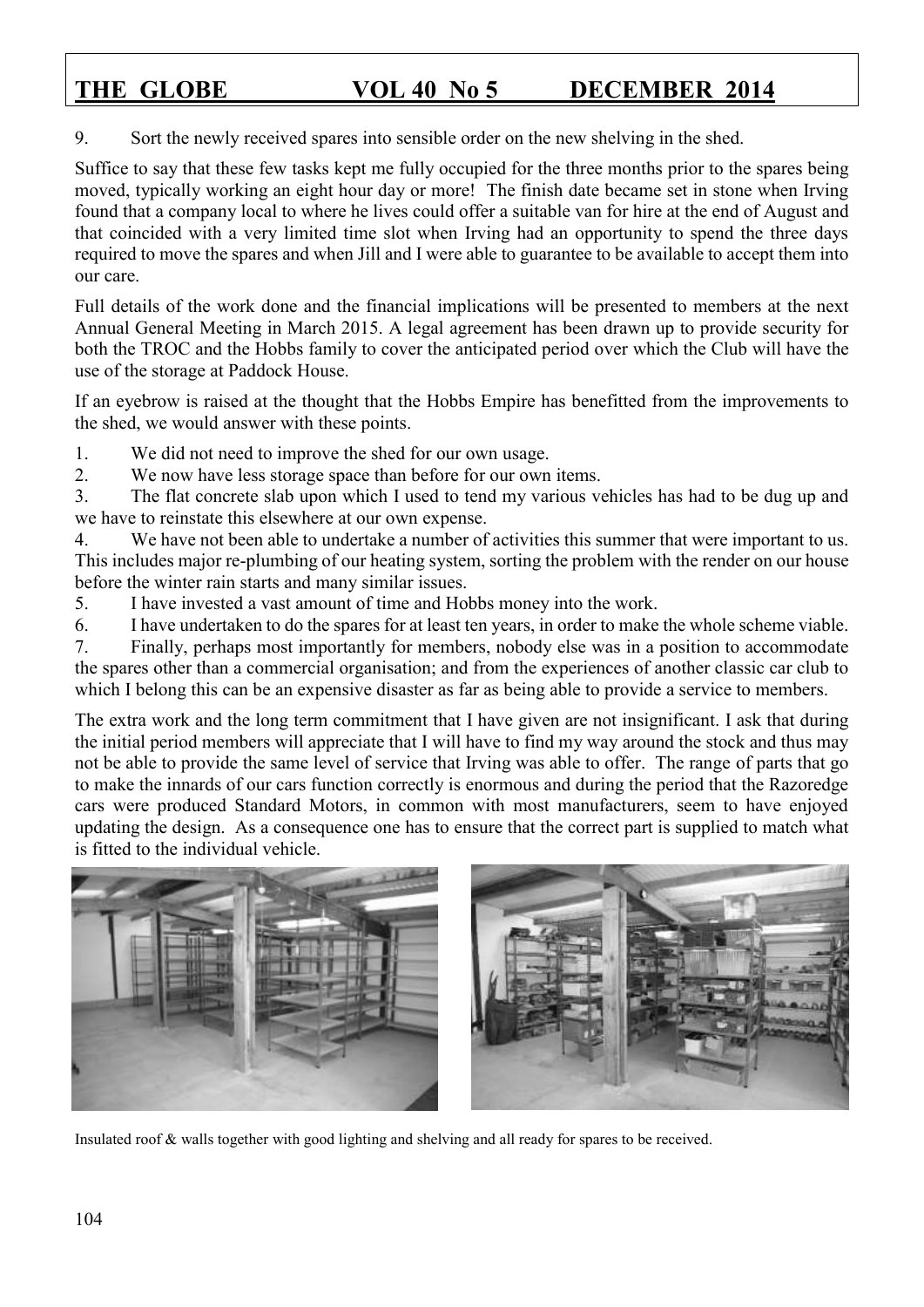Some spares items can cause confusion. For example, the design of the distributors fitted to the 2 litre engines was changed several times. The original manufacturing date does not necessarily help identify what is currently fitted to a particular car since, during the period of support by Standard for the cars, the updated distributors would have been fitted if it had become necessary to replace the unit.

It is good to be able to record that the majority of members are polite and even apologetic about ringing to request spares or to seek information about their car. We are always pleased to help members get the best from their association with the Razoredge Club and cars. Please remember that all your committee members are volunteers and support the Club in their spare time.

A final few words on the sale of spares in general: the Club's official procedures regarding spares sales require payment in advance of the spares being despatched. Usually we are happy to send items within the UK on the understanding that payment will be made as soon as the items are received. Please ensure that prompt payment is made even if one normally "does one's accounts" at the end of the month. Late payment may result in payment in advance on the next purchase!

Some of the items we stock are heavy or fragile. Chris and I are quite happy to have members collect the parts they require if preferred. This is especially pertinent for exchange items like steering boxes or clutch repair kits that are heavy, expensive and fragile.

| <b>Bob Hobbs</b> |
|------------------|
| October 2014     |

# **FORTHCOMING EVENTS IN 2015**

A list of suggested events which might be of interest to help you plan your motoring activities. *If you know of a good event in your area, please recommend it. Emails to the Editor.* 

| Thursday, 1 <sup>st</sup> January<br>2015 | Brooklands New Year's Day gathering, expecting 1,000 cars of all makes;<br>$9am - 4pm.$                                                                                                                                                                                                                                                                           |  |
|-------------------------------------------|-------------------------------------------------------------------------------------------------------------------------------------------------------------------------------------------------------------------------------------------------------------------------------------------------------------------------------------------------------------------|--|
|                                           | Ace Café Hangover Meet, 10am to 5pm, all makes. The Ace Café on the<br>North Circular has translated its fame as the meeting-point for the Rockers<br>from the fifties and sixties into a venue for a whole series of meetings of<br>different makes and marques; and the idea of a 'hangover meet' following New<br>Year's Eve excesses is perfectly in keeping. |  |
|                                           | New Year's Day Somerset at Haslebury Mill Great Tithe Barn, Crewkerne.                                                                                                                                                                                                                                                                                            |  |
| 8 <sup>th</sup> -11 <sup>th</sup> January | <b>LONDON CLASSIC CAR SHOW, a brand new event, at the ExCeL, in</b><br>Docklands. Not cheap – standard tickets are £20, and Premium tickets are £45,<br>for which you get "premium viewing of the Grand Avenue," amongst other<br>goodies. I imagine that means you can actually see the cars reasonably close up<br>as they drive past.                          |  |
| Sunday 18th January                       | Huddersfield Autojumble, in the Old Market Building, Huddersfield; there is<br>also one on the same day at the <b>Three Counties Showground</b> , Malvern.                                                                                                                                                                                                        |  |
| <b>Wednesday 28th</b><br><b>January</b>   | Monte Carlo Historique Centennial from Paisley, Glasgow: the Scottish<br>start point (others are in Barcelona, Copenhagen, Turin and Reims). The cars<br>will leave Paisley Abbey starting from 7pm.                                                                                                                                                              |  |
| Sunday 15 <sup>th</sup> February          | <b>Seaside Breakfasts</b> at the Bayside Cabin, Gosport, Hants, from 10am. All<br>classics welcome. (For the seaside in February, I would think anybody will be<br>welcome.) Alternative breakfast, same day: Brooklands Winter Classic<br>breakfast, 8am-9:30.                                                                                                   |  |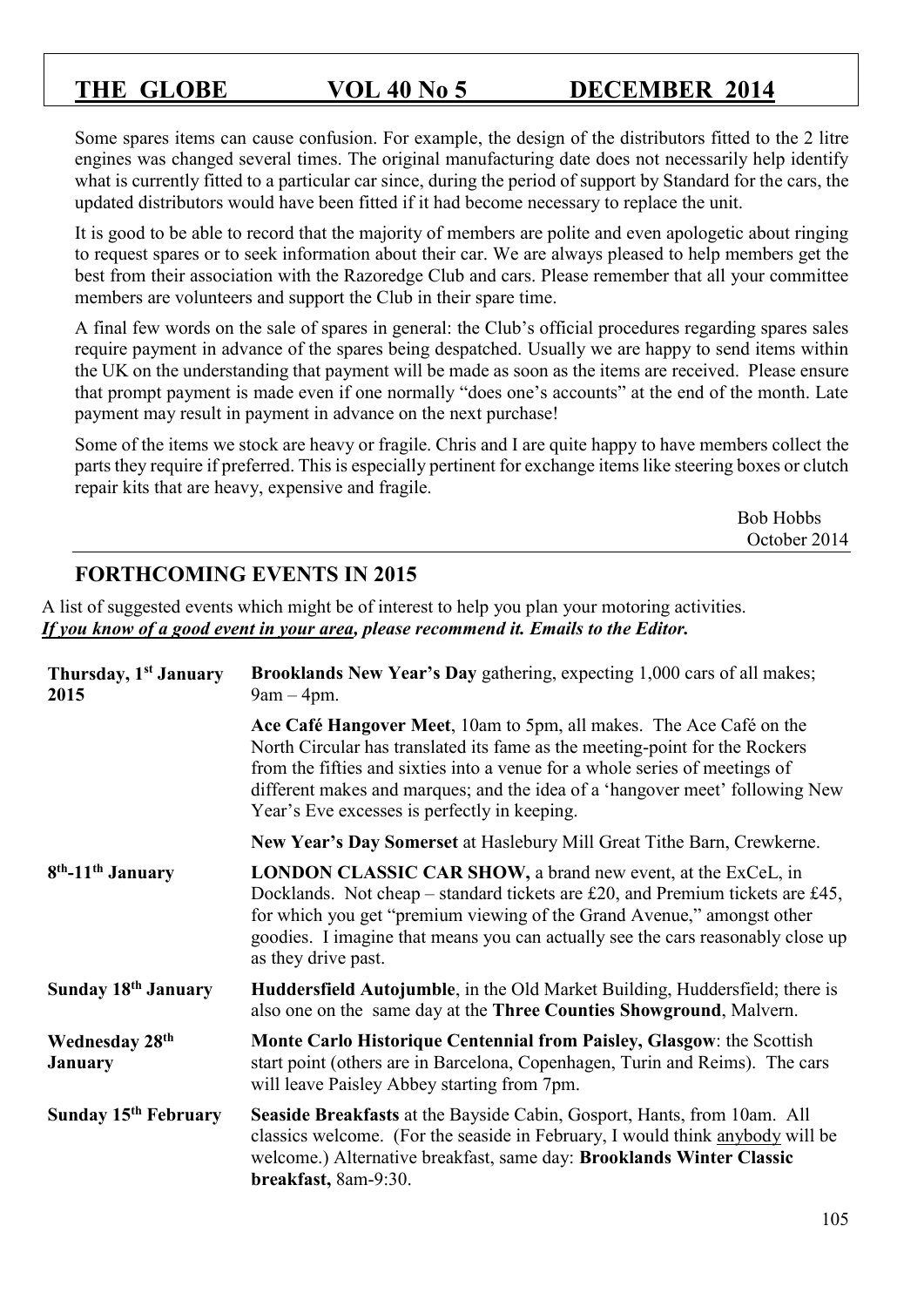| <b>Sunday 1st March</b>                             | MG and Triumph Show, NAC Stoneleigh, Warwickshire. Trade stands, cars<br>to look at, and combining the various MG and Triumph clubs in Hall 3. If<br>anyone would like to take their Razoredge along, please contact Chris Hewitt<br>who will be able to arrange your official representation status and our club<br>banner.                                                                                                                                                                                                                                                      |  |
|-----------------------------------------------------|-----------------------------------------------------------------------------------------------------------------------------------------------------------------------------------------------------------------------------------------------------------------------------------------------------------------------------------------------------------------------------------------------------------------------------------------------------------------------------------------------------------------------------------------------------------------------------------|--|
| Sunday 15 <sup>th</sup> March                       | TROC Club AGM, at Gaydon Heritage Motor Museum, 10:30                                                                                                                                                                                                                                                                                                                                                                                                                                                                                                                             |  |
|                                                     | All members are welcome to attend at the AGM, at which officers for the next<br>year will be elected, the accounts for the past year will be presented, and any<br>questions will be answered.                                                                                                                                                                                                                                                                                                                                                                                    |  |
| 28th-29th March                                     | NEC Practical Classics Restoration Show, Birmingham, at which we hope to<br>have TROC representation. If any member would like to take part and to offer<br>their car as our show vehicle, please contact Club Chairman Chris Hewitt, who<br>will tell you what's involved.                                                                                                                                                                                                                                                                                                       |  |
| Sunday 26 <sup>th</sup> April                       | <b>Drive-It Day 2015:</b> whether taking part in an organised event, visiting one, or<br>just being out and about in your car, try to take part in Drive-it day, and enjoy<br>being part of the classic car movement.                                                                                                                                                                                                                                                                                                                                                             |  |
|                                                     | <b>Remote areas and other places – would you like to organise a meeting in your</b><br>area? West Country, Dorset and the Isle of Wight, East Anglia, Wales,<br>Midlands, the Lakes, Yorkshire and Northumberland, Scottish Lowlands and<br>Highlands and even the Isles – we have members all over the UK. Why not<br>nominate a good pub or picnic spot, and a time, and we'll publish it in the<br>February edition. See who turns up to meet you, and perhaps agree a little road<br>run. Notify the Editor – email address and phone number inside the front<br>cover.       |  |
| Sunday 12th July                                    | <b>Club Rally – full details to follow –</b> but this will be a big one! It is the Club's<br>$40th$ anniversary, and will involve the revisiting of some historic events and<br>places for the Club and the Cars. Do plan to take part if you can. Not to be<br>missed! We meet at Coventry Transport Museum, and there will be a short<br>road run to the main venue.                                                                                                                                                                                                            |  |
| $10^{\text{th}} - 13^{\text{th}}$ September<br>2015 | Ten Countries Rally 2015 is similar to the RRBR except it covers a route<br>around Europe; 2,000 miles in forty-eight hours. However, if you're about to<br>leap at this chance – sorry, but the applications list was filled within 48 hours of<br>its opening.                                                                                                                                                                                                                                                                                                                  |  |
| $18th - 22nd$ May 2016                              | Club Triumph are planning a five-day tour along the West Coast of Ireland for<br>May 2016, which might be of interest to members. The more leisurely pace<br>allows for appreciation of the wonderful Irish landscape as well as the glorious<br>roads. They need a definite commitment from at least 10 cars to make the<br>event viable. If you are interested, contact Darren Sharp, Secretary of Club<br>Triumph, at <u>secretary@club.triumph.org.uk</u> . (Note that you're not<br>automatically a member of CT just by being in TROC; it will be necessary to<br>join CT.) |  |

*If you are at an event, or otherwise out and about with your car, DO please send us a photo or two and a brief account. Including overseas members!*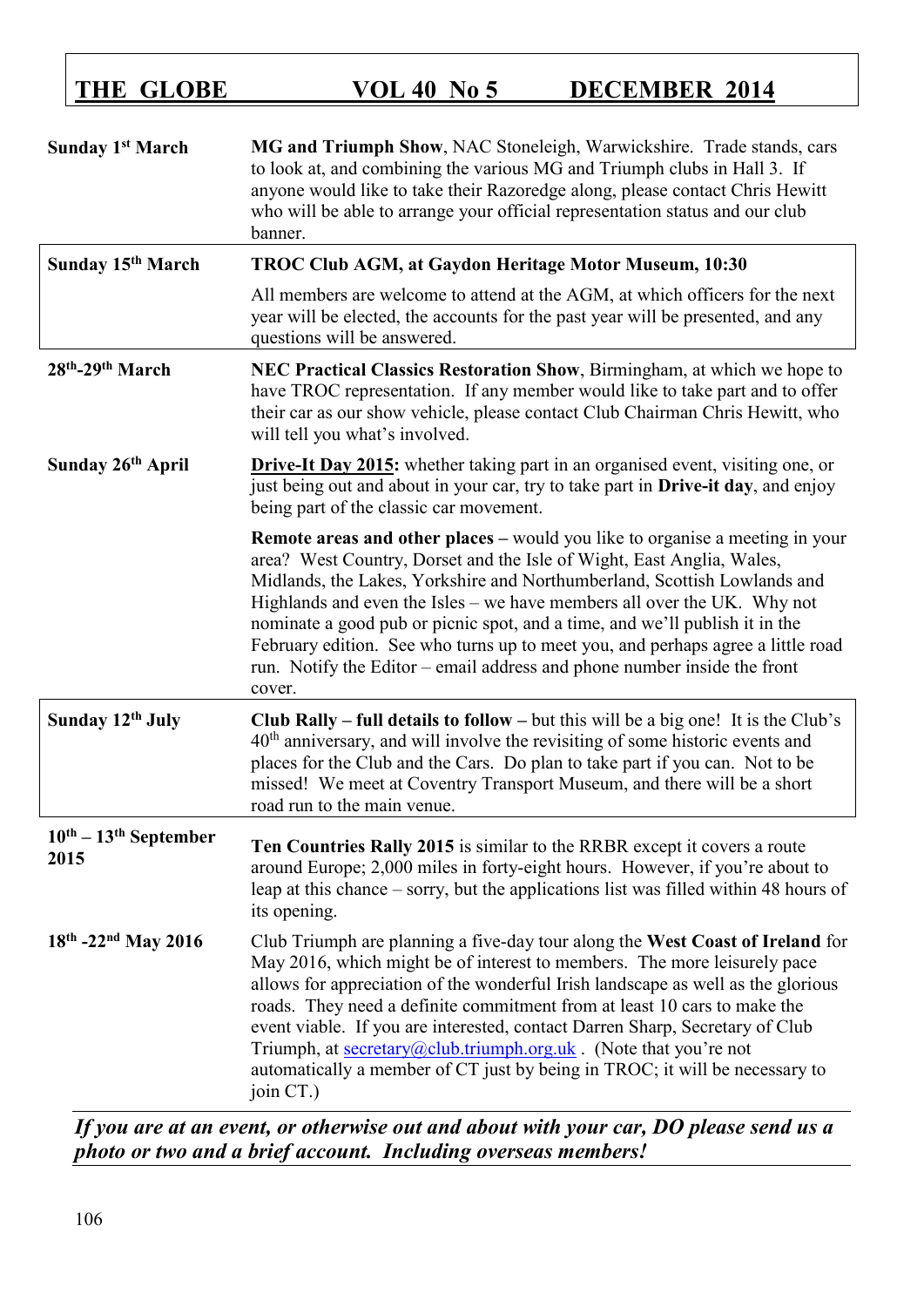# **ITEMS FOR SALE AND WANTED; OFFERS OF SERVICE**

*Advertisers are asked to keep an eye on their advertisements in subsequent issues of the Globe, and to inform the editor when items are no longer for sale, or no longer sought.* 

### *Please Note that there is a similarly-named company, selling Roadster and other spares. To avoid error, please use the contact phone and email details shown in this magazine.*

*TROC offers no guarantee of the bona fides of any advertiser. Members transacting business with any member or non-member do so entirely at their own risk and are recommended to take all normal precautions when doing so. You are strongly recommended to ascertain the suitability of such parts or cars to your requirements.* 

Colonel Edmondson has contacted us seeking a Renown "with a division in the car" – presumably meaning a Limousine – in good working order for his son. If you have one to sell, contact him on 01524 851 764 (except I tried the number and it seems to be a fax line?)

**WANTED: Triumph Renown** - must be mechanically sound. Details to David Morgan on 01436 842952 (Kilgreggan Scotland)

**WANTED:** Near-side front brake cylinder for an 1800 (TD). Please contact Ray Gomm on 07979 50 5000 or Ray@oldcrocs.com.

**WANTED** – the following parts for 1954 TDC: locking petrol filler cap; gearbox internal cover, 33" end to end; rear wheel arch alloy trims; interior light black dashboard switch; metal door retainers, curved, approx 3"; rear axle bump stops. Contact Andy Kemp, 25 Heath Road, Alresford, Essex CO7 8DT; phone 01206 825 319.

**FOR SALE – TDC 1080 DL** I currently have a 1952 Triumph Renown for sale. It is not MOT but has been off the road for a couple of years due to time scale. It was a runner when last used. There is some body work required ie rust on bumpers. It would make a good project for someone who would like to give this car some TLC. Details are as follows: colour black, Chassis Number TDC 1080DL, registration MYX 405, Engine Number TDC1274E.

Open to realistic offers only. Contact tel: 01270 668 834, email: [jane-baxter@hotmail.co.uk](mailto:jane-baxter@hotmail.co.uk)

**FOR SALE** TDB 2024 registered NUM 629. No MoT, some work required on bodywork. Good running engine and £400-worth of spares and workshop manual will be included in this reluctant sale. More details from David Jones on 07833 059 154.

**FOR SALE** - The club now has in stock a restored rolling chassis for a TD 1800 Saloon complete with back axle and front suspension, in excellent condition. All enquiries to Chris Hewitt 01483 282140. Also many other parts available.

**FOR SALE**, for a TDB model: front doors both sides, rear doors both sides. All have glass and chrome parts. Only two door handles. Pair of front inner wings, one needs slight repair. Would swap for a TDC pair. Offers invited.

Andy Kemp 01206 825319 or email andylinandslasher@btinternet.com

**FOR SALE, TD spares**, only a few parts left from breaking a complete car. Contact Bob on 01959 533216 (near M25 J4).

**FOR SALE** New dashboards including glove box lids. TDB/C models only. Finished to a high standard and ready for you to apply a veneer of your choice. Also centre instrument panels for these models are available separately. Contact Irving Dalton on 01430 860 833.

**FOR SALE** Pair of alloy door hinge pillars. Contact Irving Dalton on 01430 860 833 or Email [sue@sdalton.plus.com](mailto:sue@sdalton.plus.com)